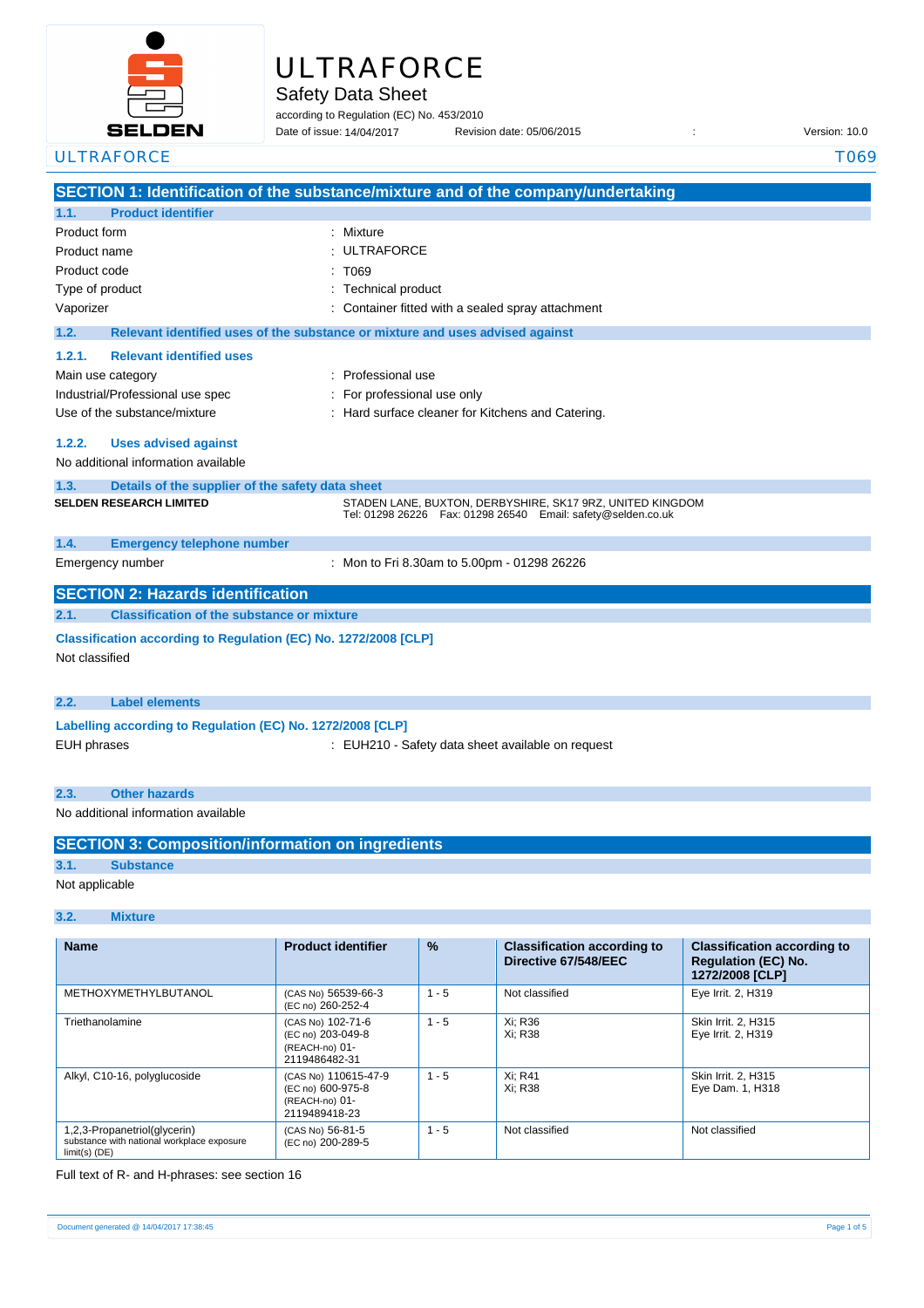# Safety Data Sheet

according to Regulation (EC) No. 453/2010

| <b>SECTION 4: First aid measures</b><br><b>Description of first aid measures</b><br>4.1.<br>First-aid measures general<br>: Get medical advice/attention if you feel unwell.<br>First-aid measures after inhalation<br>Remove person to fresh air and keep comfortable for breathing.<br>First-aid measures after skin contact<br>Wash with plenty of soap and water.<br>: IF IN EYES: Rinse cautiously with water for several minutes. Remove contact lenses, if present<br>First-aid measures after eye contact<br>and easy to do. Continue rinsing. If eye irritation persists: Get medical advice/attention.<br>: Give nothing or a little water to drink. Get medical advice/attention if you feel unwell.<br>First-aid measures after ingestion<br>4.2.<br>Most important symptoms and effects, both acute and delayed<br>Symptoms/injuries after inhalation<br>May cause respiratory irritation.<br>Symptoms/injuries after skin contact<br>Repeated exposure may cause skin dryness or cracking.<br>Causes eye irritation.<br>Symptoms/injuries after eye contact<br>Symptoms/injuries after ingestion<br>: May cause a light irritation of the linings of the mouth, throat, and gastrointestinal tract.<br>Indication of any immediate medical attention and special treatment needed<br>4.3.<br>Treat symptomatically.<br><b>SECTION 5: Firefighting measures</b><br>5.1.<br><b>Extinguishing media</b><br>Suitable extinguishing media<br>: Carbon dioxide. Dry powder. Foam.<br>5.2.<br>Special hazards arising from the substance or mixture<br>No additional information available<br>5.3.<br><b>Advice for firefighters</b><br>No additional information available<br><b>SECTION 6: Accidental release measures</b><br>Personal precautions, protective equipment and emergency procedures<br>6.1.<br>6.1.1.<br>For non-emergency personnel<br><b>Emergency procedures</b><br>: Evacuate unnecessary personnel.<br>6.1.2.<br>For emergency responders<br>Protective equipment<br>: Use personal protective equipment as required.<br>6.2.<br><b>Environmental precautions</b><br>Avoid release to the environment.<br>6.3.<br>Methods and material for containment and cleaning up<br>For containment<br>: Collect spillage.<br>: Soak up spills with inert solids, such as clay or diatomaceous earth as soon as possible.<br>Methods for cleaning up<br><b>Reference to other sections</b><br>6.4.<br>For further information refer to section 8: "Exposure controls/personal protection". For further information refer to section 13.<br><b>SECTION 7: Handling and storage</b><br><b>Precautions for safe handling</b><br>7.1.<br>Precautions for safe handling<br>: Avoid contact with eyes.<br>Hygiene measures<br>: Do not eat, drink or smoke when using this product.<br>7.2.<br>Conditions for safe storage, including any incompatibilities<br><b>Technical measures</b><br>Does not require any specific or particular technical measures.<br>Keep container closed when not in use.<br>Storage conditions<br>Oxidizing agent. Strong acids. Strong bases.<br>Incompatible products<br>Special rules on packaging<br>: Keep only in original container.<br>7.3.<br><b>Specific end use(s)</b><br>No additional information available<br><b>SECTION 8: Exposure controls/personal protection</b><br><b>Control parameters</b><br>8.1.<br>Triethanolamine (102-71-6)<br>Netherlands<br>Grenswaarde TGG 8H (mg/m <sup>3</sup> )<br>$5 \text{ mg/m}^3$ |  |  |  |  |  |
|---------------------------------------------------------------------------------------------------------------------------------------------------------------------------------------------------------------------------------------------------------------------------------------------------------------------------------------------------------------------------------------------------------------------------------------------------------------------------------------------------------------------------------------------------------------------------------------------------------------------------------------------------------------------------------------------------------------------------------------------------------------------------------------------------------------------------------------------------------------------------------------------------------------------------------------------------------------------------------------------------------------------------------------------------------------------------------------------------------------------------------------------------------------------------------------------------------------------------------------------------------------------------------------------------------------------------------------------------------------------------------------------------------------------------------------------------------------------------------------------------------------------------------------------------------------------------------------------------------------------------------------------------------------------------------------------------------------------------------------------------------------------------------------------------------------------------------------------------------------------------------------------------------------------------------------------------------------------------------------------------------------------------------------------------------------------------------------------------------------------------------------------------------------------------------------------------------------------------------------------------------------------------------------------------------------------------------------------------------------------------------------------------------------------------------------------------------------------------------------------------------------------------------------------------------------------------------------------------------------------------------------------------------------------------------------------------------------------------------------------------------------------------------------------------------------------------------------------------------------------------------------------------------------------------------------------------------------------------------------------------------------------------------------------------------------------------------------------------------------------------------------------------------------------------------------------------------------------------------------------------------------------------------------------------------------------------------------------------------------------------------------------------------------------------------------------------------------------------------|--|--|--|--|--|
|                                                                                                                                                                                                                                                                                                                                                                                                                                                                                                                                                                                                                                                                                                                                                                                                                                                                                                                                                                                                                                                                                                                                                                                                                                                                                                                                                                                                                                                                                                                                                                                                                                                                                                                                                                                                                                                                                                                                                                                                                                                                                                                                                                                                                                                                                                                                                                                                                                                                                                                                                                                                                                                                                                                                                                                                                                                                                                                                                                                                                                                                                                                                                                                                                                                                                                                                                                                                                                                                                 |  |  |  |  |  |
|                                                                                                                                                                                                                                                                                                                                                                                                                                                                                                                                                                                                                                                                                                                                                                                                                                                                                                                                                                                                                                                                                                                                                                                                                                                                                                                                                                                                                                                                                                                                                                                                                                                                                                                                                                                                                                                                                                                                                                                                                                                                                                                                                                                                                                                                                                                                                                                                                                                                                                                                                                                                                                                                                                                                                                                                                                                                                                                                                                                                                                                                                                                                                                                                                                                                                                                                                                                                                                                                                 |  |  |  |  |  |
|                                                                                                                                                                                                                                                                                                                                                                                                                                                                                                                                                                                                                                                                                                                                                                                                                                                                                                                                                                                                                                                                                                                                                                                                                                                                                                                                                                                                                                                                                                                                                                                                                                                                                                                                                                                                                                                                                                                                                                                                                                                                                                                                                                                                                                                                                                                                                                                                                                                                                                                                                                                                                                                                                                                                                                                                                                                                                                                                                                                                                                                                                                                                                                                                                                                                                                                                                                                                                                                                                 |  |  |  |  |  |
|                                                                                                                                                                                                                                                                                                                                                                                                                                                                                                                                                                                                                                                                                                                                                                                                                                                                                                                                                                                                                                                                                                                                                                                                                                                                                                                                                                                                                                                                                                                                                                                                                                                                                                                                                                                                                                                                                                                                                                                                                                                                                                                                                                                                                                                                                                                                                                                                                                                                                                                                                                                                                                                                                                                                                                                                                                                                                                                                                                                                                                                                                                                                                                                                                                                                                                                                                                                                                                                                                 |  |  |  |  |  |
|                                                                                                                                                                                                                                                                                                                                                                                                                                                                                                                                                                                                                                                                                                                                                                                                                                                                                                                                                                                                                                                                                                                                                                                                                                                                                                                                                                                                                                                                                                                                                                                                                                                                                                                                                                                                                                                                                                                                                                                                                                                                                                                                                                                                                                                                                                                                                                                                                                                                                                                                                                                                                                                                                                                                                                                                                                                                                                                                                                                                                                                                                                                                                                                                                                                                                                                                                                                                                                                                                 |  |  |  |  |  |
|                                                                                                                                                                                                                                                                                                                                                                                                                                                                                                                                                                                                                                                                                                                                                                                                                                                                                                                                                                                                                                                                                                                                                                                                                                                                                                                                                                                                                                                                                                                                                                                                                                                                                                                                                                                                                                                                                                                                                                                                                                                                                                                                                                                                                                                                                                                                                                                                                                                                                                                                                                                                                                                                                                                                                                                                                                                                                                                                                                                                                                                                                                                                                                                                                                                                                                                                                                                                                                                                                 |  |  |  |  |  |
|                                                                                                                                                                                                                                                                                                                                                                                                                                                                                                                                                                                                                                                                                                                                                                                                                                                                                                                                                                                                                                                                                                                                                                                                                                                                                                                                                                                                                                                                                                                                                                                                                                                                                                                                                                                                                                                                                                                                                                                                                                                                                                                                                                                                                                                                                                                                                                                                                                                                                                                                                                                                                                                                                                                                                                                                                                                                                                                                                                                                                                                                                                                                                                                                                                                                                                                                                                                                                                                                                 |  |  |  |  |  |
|                                                                                                                                                                                                                                                                                                                                                                                                                                                                                                                                                                                                                                                                                                                                                                                                                                                                                                                                                                                                                                                                                                                                                                                                                                                                                                                                                                                                                                                                                                                                                                                                                                                                                                                                                                                                                                                                                                                                                                                                                                                                                                                                                                                                                                                                                                                                                                                                                                                                                                                                                                                                                                                                                                                                                                                                                                                                                                                                                                                                                                                                                                                                                                                                                                                                                                                                                                                                                                                                                 |  |  |  |  |  |
|                                                                                                                                                                                                                                                                                                                                                                                                                                                                                                                                                                                                                                                                                                                                                                                                                                                                                                                                                                                                                                                                                                                                                                                                                                                                                                                                                                                                                                                                                                                                                                                                                                                                                                                                                                                                                                                                                                                                                                                                                                                                                                                                                                                                                                                                                                                                                                                                                                                                                                                                                                                                                                                                                                                                                                                                                                                                                                                                                                                                                                                                                                                                                                                                                                                                                                                                                                                                                                                                                 |  |  |  |  |  |
|                                                                                                                                                                                                                                                                                                                                                                                                                                                                                                                                                                                                                                                                                                                                                                                                                                                                                                                                                                                                                                                                                                                                                                                                                                                                                                                                                                                                                                                                                                                                                                                                                                                                                                                                                                                                                                                                                                                                                                                                                                                                                                                                                                                                                                                                                                                                                                                                                                                                                                                                                                                                                                                                                                                                                                                                                                                                                                                                                                                                                                                                                                                                                                                                                                                                                                                                                                                                                                                                                 |  |  |  |  |  |
|                                                                                                                                                                                                                                                                                                                                                                                                                                                                                                                                                                                                                                                                                                                                                                                                                                                                                                                                                                                                                                                                                                                                                                                                                                                                                                                                                                                                                                                                                                                                                                                                                                                                                                                                                                                                                                                                                                                                                                                                                                                                                                                                                                                                                                                                                                                                                                                                                                                                                                                                                                                                                                                                                                                                                                                                                                                                                                                                                                                                                                                                                                                                                                                                                                                                                                                                                                                                                                                                                 |  |  |  |  |  |
|                                                                                                                                                                                                                                                                                                                                                                                                                                                                                                                                                                                                                                                                                                                                                                                                                                                                                                                                                                                                                                                                                                                                                                                                                                                                                                                                                                                                                                                                                                                                                                                                                                                                                                                                                                                                                                                                                                                                                                                                                                                                                                                                                                                                                                                                                                                                                                                                                                                                                                                                                                                                                                                                                                                                                                                                                                                                                                                                                                                                                                                                                                                                                                                                                                                                                                                                                                                                                                                                                 |  |  |  |  |  |
|                                                                                                                                                                                                                                                                                                                                                                                                                                                                                                                                                                                                                                                                                                                                                                                                                                                                                                                                                                                                                                                                                                                                                                                                                                                                                                                                                                                                                                                                                                                                                                                                                                                                                                                                                                                                                                                                                                                                                                                                                                                                                                                                                                                                                                                                                                                                                                                                                                                                                                                                                                                                                                                                                                                                                                                                                                                                                                                                                                                                                                                                                                                                                                                                                                                                                                                                                                                                                                                                                 |  |  |  |  |  |
|                                                                                                                                                                                                                                                                                                                                                                                                                                                                                                                                                                                                                                                                                                                                                                                                                                                                                                                                                                                                                                                                                                                                                                                                                                                                                                                                                                                                                                                                                                                                                                                                                                                                                                                                                                                                                                                                                                                                                                                                                                                                                                                                                                                                                                                                                                                                                                                                                                                                                                                                                                                                                                                                                                                                                                                                                                                                                                                                                                                                                                                                                                                                                                                                                                                                                                                                                                                                                                                                                 |  |  |  |  |  |
|                                                                                                                                                                                                                                                                                                                                                                                                                                                                                                                                                                                                                                                                                                                                                                                                                                                                                                                                                                                                                                                                                                                                                                                                                                                                                                                                                                                                                                                                                                                                                                                                                                                                                                                                                                                                                                                                                                                                                                                                                                                                                                                                                                                                                                                                                                                                                                                                                                                                                                                                                                                                                                                                                                                                                                                                                                                                                                                                                                                                                                                                                                                                                                                                                                                                                                                                                                                                                                                                                 |  |  |  |  |  |
|                                                                                                                                                                                                                                                                                                                                                                                                                                                                                                                                                                                                                                                                                                                                                                                                                                                                                                                                                                                                                                                                                                                                                                                                                                                                                                                                                                                                                                                                                                                                                                                                                                                                                                                                                                                                                                                                                                                                                                                                                                                                                                                                                                                                                                                                                                                                                                                                                                                                                                                                                                                                                                                                                                                                                                                                                                                                                                                                                                                                                                                                                                                                                                                                                                                                                                                                                                                                                                                                                 |  |  |  |  |  |
|                                                                                                                                                                                                                                                                                                                                                                                                                                                                                                                                                                                                                                                                                                                                                                                                                                                                                                                                                                                                                                                                                                                                                                                                                                                                                                                                                                                                                                                                                                                                                                                                                                                                                                                                                                                                                                                                                                                                                                                                                                                                                                                                                                                                                                                                                                                                                                                                                                                                                                                                                                                                                                                                                                                                                                                                                                                                                                                                                                                                                                                                                                                                                                                                                                                                                                                                                                                                                                                                                 |  |  |  |  |  |
|                                                                                                                                                                                                                                                                                                                                                                                                                                                                                                                                                                                                                                                                                                                                                                                                                                                                                                                                                                                                                                                                                                                                                                                                                                                                                                                                                                                                                                                                                                                                                                                                                                                                                                                                                                                                                                                                                                                                                                                                                                                                                                                                                                                                                                                                                                                                                                                                                                                                                                                                                                                                                                                                                                                                                                                                                                                                                                                                                                                                                                                                                                                                                                                                                                                                                                                                                                                                                                                                                 |  |  |  |  |  |
|                                                                                                                                                                                                                                                                                                                                                                                                                                                                                                                                                                                                                                                                                                                                                                                                                                                                                                                                                                                                                                                                                                                                                                                                                                                                                                                                                                                                                                                                                                                                                                                                                                                                                                                                                                                                                                                                                                                                                                                                                                                                                                                                                                                                                                                                                                                                                                                                                                                                                                                                                                                                                                                                                                                                                                                                                                                                                                                                                                                                                                                                                                                                                                                                                                                                                                                                                                                                                                                                                 |  |  |  |  |  |
|                                                                                                                                                                                                                                                                                                                                                                                                                                                                                                                                                                                                                                                                                                                                                                                                                                                                                                                                                                                                                                                                                                                                                                                                                                                                                                                                                                                                                                                                                                                                                                                                                                                                                                                                                                                                                                                                                                                                                                                                                                                                                                                                                                                                                                                                                                                                                                                                                                                                                                                                                                                                                                                                                                                                                                                                                                                                                                                                                                                                                                                                                                                                                                                                                                                                                                                                                                                                                                                                                 |  |  |  |  |  |
|                                                                                                                                                                                                                                                                                                                                                                                                                                                                                                                                                                                                                                                                                                                                                                                                                                                                                                                                                                                                                                                                                                                                                                                                                                                                                                                                                                                                                                                                                                                                                                                                                                                                                                                                                                                                                                                                                                                                                                                                                                                                                                                                                                                                                                                                                                                                                                                                                                                                                                                                                                                                                                                                                                                                                                                                                                                                                                                                                                                                                                                                                                                                                                                                                                                                                                                                                                                                                                                                                 |  |  |  |  |  |
|                                                                                                                                                                                                                                                                                                                                                                                                                                                                                                                                                                                                                                                                                                                                                                                                                                                                                                                                                                                                                                                                                                                                                                                                                                                                                                                                                                                                                                                                                                                                                                                                                                                                                                                                                                                                                                                                                                                                                                                                                                                                                                                                                                                                                                                                                                                                                                                                                                                                                                                                                                                                                                                                                                                                                                                                                                                                                                                                                                                                                                                                                                                                                                                                                                                                                                                                                                                                                                                                                 |  |  |  |  |  |
|                                                                                                                                                                                                                                                                                                                                                                                                                                                                                                                                                                                                                                                                                                                                                                                                                                                                                                                                                                                                                                                                                                                                                                                                                                                                                                                                                                                                                                                                                                                                                                                                                                                                                                                                                                                                                                                                                                                                                                                                                                                                                                                                                                                                                                                                                                                                                                                                                                                                                                                                                                                                                                                                                                                                                                                                                                                                                                                                                                                                                                                                                                                                                                                                                                                                                                                                                                                                                                                                                 |  |  |  |  |  |
|                                                                                                                                                                                                                                                                                                                                                                                                                                                                                                                                                                                                                                                                                                                                                                                                                                                                                                                                                                                                                                                                                                                                                                                                                                                                                                                                                                                                                                                                                                                                                                                                                                                                                                                                                                                                                                                                                                                                                                                                                                                                                                                                                                                                                                                                                                                                                                                                                                                                                                                                                                                                                                                                                                                                                                                                                                                                                                                                                                                                                                                                                                                                                                                                                                                                                                                                                                                                                                                                                 |  |  |  |  |  |
|                                                                                                                                                                                                                                                                                                                                                                                                                                                                                                                                                                                                                                                                                                                                                                                                                                                                                                                                                                                                                                                                                                                                                                                                                                                                                                                                                                                                                                                                                                                                                                                                                                                                                                                                                                                                                                                                                                                                                                                                                                                                                                                                                                                                                                                                                                                                                                                                                                                                                                                                                                                                                                                                                                                                                                                                                                                                                                                                                                                                                                                                                                                                                                                                                                                                                                                                                                                                                                                                                 |  |  |  |  |  |
|                                                                                                                                                                                                                                                                                                                                                                                                                                                                                                                                                                                                                                                                                                                                                                                                                                                                                                                                                                                                                                                                                                                                                                                                                                                                                                                                                                                                                                                                                                                                                                                                                                                                                                                                                                                                                                                                                                                                                                                                                                                                                                                                                                                                                                                                                                                                                                                                                                                                                                                                                                                                                                                                                                                                                                                                                                                                                                                                                                                                                                                                                                                                                                                                                                                                                                                                                                                                                                                                                 |  |  |  |  |  |
|                                                                                                                                                                                                                                                                                                                                                                                                                                                                                                                                                                                                                                                                                                                                                                                                                                                                                                                                                                                                                                                                                                                                                                                                                                                                                                                                                                                                                                                                                                                                                                                                                                                                                                                                                                                                                                                                                                                                                                                                                                                                                                                                                                                                                                                                                                                                                                                                                                                                                                                                                                                                                                                                                                                                                                                                                                                                                                                                                                                                                                                                                                                                                                                                                                                                                                                                                                                                                                                                                 |  |  |  |  |  |
|                                                                                                                                                                                                                                                                                                                                                                                                                                                                                                                                                                                                                                                                                                                                                                                                                                                                                                                                                                                                                                                                                                                                                                                                                                                                                                                                                                                                                                                                                                                                                                                                                                                                                                                                                                                                                                                                                                                                                                                                                                                                                                                                                                                                                                                                                                                                                                                                                                                                                                                                                                                                                                                                                                                                                                                                                                                                                                                                                                                                                                                                                                                                                                                                                                                                                                                                                                                                                                                                                 |  |  |  |  |  |
|                                                                                                                                                                                                                                                                                                                                                                                                                                                                                                                                                                                                                                                                                                                                                                                                                                                                                                                                                                                                                                                                                                                                                                                                                                                                                                                                                                                                                                                                                                                                                                                                                                                                                                                                                                                                                                                                                                                                                                                                                                                                                                                                                                                                                                                                                                                                                                                                                                                                                                                                                                                                                                                                                                                                                                                                                                                                                                                                                                                                                                                                                                                                                                                                                                                                                                                                                                                                                                                                                 |  |  |  |  |  |
|                                                                                                                                                                                                                                                                                                                                                                                                                                                                                                                                                                                                                                                                                                                                                                                                                                                                                                                                                                                                                                                                                                                                                                                                                                                                                                                                                                                                                                                                                                                                                                                                                                                                                                                                                                                                                                                                                                                                                                                                                                                                                                                                                                                                                                                                                                                                                                                                                                                                                                                                                                                                                                                                                                                                                                                                                                                                                                                                                                                                                                                                                                                                                                                                                                                                                                                                                                                                                                                                                 |  |  |  |  |  |
|                                                                                                                                                                                                                                                                                                                                                                                                                                                                                                                                                                                                                                                                                                                                                                                                                                                                                                                                                                                                                                                                                                                                                                                                                                                                                                                                                                                                                                                                                                                                                                                                                                                                                                                                                                                                                                                                                                                                                                                                                                                                                                                                                                                                                                                                                                                                                                                                                                                                                                                                                                                                                                                                                                                                                                                                                                                                                                                                                                                                                                                                                                                                                                                                                                                                                                                                                                                                                                                                                 |  |  |  |  |  |
|                                                                                                                                                                                                                                                                                                                                                                                                                                                                                                                                                                                                                                                                                                                                                                                                                                                                                                                                                                                                                                                                                                                                                                                                                                                                                                                                                                                                                                                                                                                                                                                                                                                                                                                                                                                                                                                                                                                                                                                                                                                                                                                                                                                                                                                                                                                                                                                                                                                                                                                                                                                                                                                                                                                                                                                                                                                                                                                                                                                                                                                                                                                                                                                                                                                                                                                                                                                                                                                                                 |  |  |  |  |  |
|                                                                                                                                                                                                                                                                                                                                                                                                                                                                                                                                                                                                                                                                                                                                                                                                                                                                                                                                                                                                                                                                                                                                                                                                                                                                                                                                                                                                                                                                                                                                                                                                                                                                                                                                                                                                                                                                                                                                                                                                                                                                                                                                                                                                                                                                                                                                                                                                                                                                                                                                                                                                                                                                                                                                                                                                                                                                                                                                                                                                                                                                                                                                                                                                                                                                                                                                                                                                                                                                                 |  |  |  |  |  |
|                                                                                                                                                                                                                                                                                                                                                                                                                                                                                                                                                                                                                                                                                                                                                                                                                                                                                                                                                                                                                                                                                                                                                                                                                                                                                                                                                                                                                                                                                                                                                                                                                                                                                                                                                                                                                                                                                                                                                                                                                                                                                                                                                                                                                                                                                                                                                                                                                                                                                                                                                                                                                                                                                                                                                                                                                                                                                                                                                                                                                                                                                                                                                                                                                                                                                                                                                                                                                                                                                 |  |  |  |  |  |
|                                                                                                                                                                                                                                                                                                                                                                                                                                                                                                                                                                                                                                                                                                                                                                                                                                                                                                                                                                                                                                                                                                                                                                                                                                                                                                                                                                                                                                                                                                                                                                                                                                                                                                                                                                                                                                                                                                                                                                                                                                                                                                                                                                                                                                                                                                                                                                                                                                                                                                                                                                                                                                                                                                                                                                                                                                                                                                                                                                                                                                                                                                                                                                                                                                                                                                                                                                                                                                                                                 |  |  |  |  |  |
|                                                                                                                                                                                                                                                                                                                                                                                                                                                                                                                                                                                                                                                                                                                                                                                                                                                                                                                                                                                                                                                                                                                                                                                                                                                                                                                                                                                                                                                                                                                                                                                                                                                                                                                                                                                                                                                                                                                                                                                                                                                                                                                                                                                                                                                                                                                                                                                                                                                                                                                                                                                                                                                                                                                                                                                                                                                                                                                                                                                                                                                                                                                                                                                                                                                                                                                                                                                                                                                                                 |  |  |  |  |  |
|                                                                                                                                                                                                                                                                                                                                                                                                                                                                                                                                                                                                                                                                                                                                                                                                                                                                                                                                                                                                                                                                                                                                                                                                                                                                                                                                                                                                                                                                                                                                                                                                                                                                                                                                                                                                                                                                                                                                                                                                                                                                                                                                                                                                                                                                                                                                                                                                                                                                                                                                                                                                                                                                                                                                                                                                                                                                                                                                                                                                                                                                                                                                                                                                                                                                                                                                                                                                                                                                                 |  |  |  |  |  |
|                                                                                                                                                                                                                                                                                                                                                                                                                                                                                                                                                                                                                                                                                                                                                                                                                                                                                                                                                                                                                                                                                                                                                                                                                                                                                                                                                                                                                                                                                                                                                                                                                                                                                                                                                                                                                                                                                                                                                                                                                                                                                                                                                                                                                                                                                                                                                                                                                                                                                                                                                                                                                                                                                                                                                                                                                                                                                                                                                                                                                                                                                                                                                                                                                                                                                                                                                                                                                                                                                 |  |  |  |  |  |
|                                                                                                                                                                                                                                                                                                                                                                                                                                                                                                                                                                                                                                                                                                                                                                                                                                                                                                                                                                                                                                                                                                                                                                                                                                                                                                                                                                                                                                                                                                                                                                                                                                                                                                                                                                                                                                                                                                                                                                                                                                                                                                                                                                                                                                                                                                                                                                                                                                                                                                                                                                                                                                                                                                                                                                                                                                                                                                                                                                                                                                                                                                                                                                                                                                                                                                                                                                                                                                                                                 |  |  |  |  |  |
|                                                                                                                                                                                                                                                                                                                                                                                                                                                                                                                                                                                                                                                                                                                                                                                                                                                                                                                                                                                                                                                                                                                                                                                                                                                                                                                                                                                                                                                                                                                                                                                                                                                                                                                                                                                                                                                                                                                                                                                                                                                                                                                                                                                                                                                                                                                                                                                                                                                                                                                                                                                                                                                                                                                                                                                                                                                                                                                                                                                                                                                                                                                                                                                                                                                                                                                                                                                                                                                                                 |  |  |  |  |  |
|                                                                                                                                                                                                                                                                                                                                                                                                                                                                                                                                                                                                                                                                                                                                                                                                                                                                                                                                                                                                                                                                                                                                                                                                                                                                                                                                                                                                                                                                                                                                                                                                                                                                                                                                                                                                                                                                                                                                                                                                                                                                                                                                                                                                                                                                                                                                                                                                                                                                                                                                                                                                                                                                                                                                                                                                                                                                                                                                                                                                                                                                                                                                                                                                                                                                                                                                                                                                                                                                                 |  |  |  |  |  |
|                                                                                                                                                                                                                                                                                                                                                                                                                                                                                                                                                                                                                                                                                                                                                                                                                                                                                                                                                                                                                                                                                                                                                                                                                                                                                                                                                                                                                                                                                                                                                                                                                                                                                                                                                                                                                                                                                                                                                                                                                                                                                                                                                                                                                                                                                                                                                                                                                                                                                                                                                                                                                                                                                                                                                                                                                                                                                                                                                                                                                                                                                                                                                                                                                                                                                                                                                                                                                                                                                 |  |  |  |  |  |
|                                                                                                                                                                                                                                                                                                                                                                                                                                                                                                                                                                                                                                                                                                                                                                                                                                                                                                                                                                                                                                                                                                                                                                                                                                                                                                                                                                                                                                                                                                                                                                                                                                                                                                                                                                                                                                                                                                                                                                                                                                                                                                                                                                                                                                                                                                                                                                                                                                                                                                                                                                                                                                                                                                                                                                                                                                                                                                                                                                                                                                                                                                                                                                                                                                                                                                                                                                                                                                                                                 |  |  |  |  |  |
|                                                                                                                                                                                                                                                                                                                                                                                                                                                                                                                                                                                                                                                                                                                                                                                                                                                                                                                                                                                                                                                                                                                                                                                                                                                                                                                                                                                                                                                                                                                                                                                                                                                                                                                                                                                                                                                                                                                                                                                                                                                                                                                                                                                                                                                                                                                                                                                                                                                                                                                                                                                                                                                                                                                                                                                                                                                                                                                                                                                                                                                                                                                                                                                                                                                                                                                                                                                                                                                                                 |  |  |  |  |  |
|                                                                                                                                                                                                                                                                                                                                                                                                                                                                                                                                                                                                                                                                                                                                                                                                                                                                                                                                                                                                                                                                                                                                                                                                                                                                                                                                                                                                                                                                                                                                                                                                                                                                                                                                                                                                                                                                                                                                                                                                                                                                                                                                                                                                                                                                                                                                                                                                                                                                                                                                                                                                                                                                                                                                                                                                                                                                                                                                                                                                                                                                                                                                                                                                                                                                                                                                                                                                                                                                                 |  |  |  |  |  |
|                                                                                                                                                                                                                                                                                                                                                                                                                                                                                                                                                                                                                                                                                                                                                                                                                                                                                                                                                                                                                                                                                                                                                                                                                                                                                                                                                                                                                                                                                                                                                                                                                                                                                                                                                                                                                                                                                                                                                                                                                                                                                                                                                                                                                                                                                                                                                                                                                                                                                                                                                                                                                                                                                                                                                                                                                                                                                                                                                                                                                                                                                                                                                                                                                                                                                                                                                                                                                                                                                 |  |  |  |  |  |
|                                                                                                                                                                                                                                                                                                                                                                                                                                                                                                                                                                                                                                                                                                                                                                                                                                                                                                                                                                                                                                                                                                                                                                                                                                                                                                                                                                                                                                                                                                                                                                                                                                                                                                                                                                                                                                                                                                                                                                                                                                                                                                                                                                                                                                                                                                                                                                                                                                                                                                                                                                                                                                                                                                                                                                                                                                                                                                                                                                                                                                                                                                                                                                                                                                                                                                                                                                                                                                                                                 |  |  |  |  |  |
|                                                                                                                                                                                                                                                                                                                                                                                                                                                                                                                                                                                                                                                                                                                                                                                                                                                                                                                                                                                                                                                                                                                                                                                                                                                                                                                                                                                                                                                                                                                                                                                                                                                                                                                                                                                                                                                                                                                                                                                                                                                                                                                                                                                                                                                                                                                                                                                                                                                                                                                                                                                                                                                                                                                                                                                                                                                                                                                                                                                                                                                                                                                                                                                                                                                                                                                                                                                                                                                                                 |  |  |  |  |  |
|                                                                                                                                                                                                                                                                                                                                                                                                                                                                                                                                                                                                                                                                                                                                                                                                                                                                                                                                                                                                                                                                                                                                                                                                                                                                                                                                                                                                                                                                                                                                                                                                                                                                                                                                                                                                                                                                                                                                                                                                                                                                                                                                                                                                                                                                                                                                                                                                                                                                                                                                                                                                                                                                                                                                                                                                                                                                                                                                                                                                                                                                                                                                                                                                                                                                                                                                                                                                                                                                                 |  |  |  |  |  |
|                                                                                                                                                                                                                                                                                                                                                                                                                                                                                                                                                                                                                                                                                                                                                                                                                                                                                                                                                                                                                                                                                                                                                                                                                                                                                                                                                                                                                                                                                                                                                                                                                                                                                                                                                                                                                                                                                                                                                                                                                                                                                                                                                                                                                                                                                                                                                                                                                                                                                                                                                                                                                                                                                                                                                                                                                                                                                                                                                                                                                                                                                                                                                                                                                                                                                                                                                                                                                                                                                 |  |  |  |  |  |
| Grenswaarde TGG 15MIN (mg/m <sup>3</sup> )<br>$0$ mg/m <sup>3</sup><br>Netherlands                                                                                                                                                                                                                                                                                                                                                                                                                                                                                                                                                                                                                                                                                                                                                                                                                                                                                                                                                                                                                                                                                                                                                                                                                                                                                                                                                                                                                                                                                                                                                                                                                                                                                                                                                                                                                                                                                                                                                                                                                                                                                                                                                                                                                                                                                                                                                                                                                                                                                                                                                                                                                                                                                                                                                                                                                                                                                                                                                                                                                                                                                                                                                                                                                                                                                                                                                                                              |  |  |  |  |  |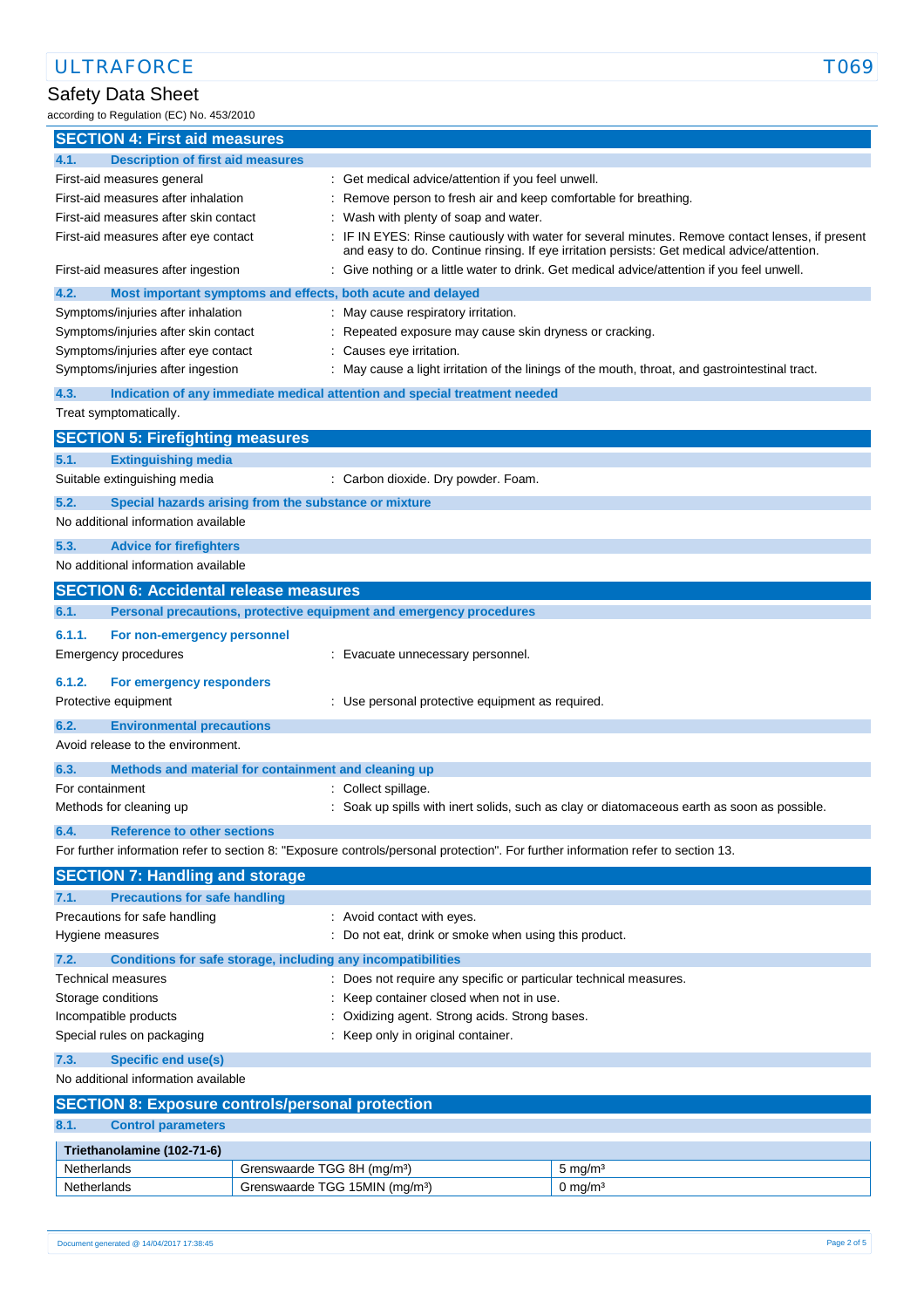# ULTRAFORCE TO THE TOTAL TO THE TOTAL TO THE TOTAL TO THE TOTAL TO THE TOTAL TO THE TO THE TO THE TO THE TOTAL TO THE TO THE TOTAL TO THE TOTAL TO THE TOTAL TO THE TOTAL THE TOTAL THE TOTAL THE THE THE THE THE THE THE THE T

# Safety Data Sheet

according to Regulation (EC) No. 453/2010

| $\mid$ 1,2,3-Propanetriol(glycerin) (56-81-5)                                                     |  |  |  |  |
|---------------------------------------------------------------------------------------------------|--|--|--|--|
| TRGS 900 Occupational exposure limit value (mg/m <sup>3</sup> )<br>$50 \text{ ma/m}^3$<br>Germany |  |  |  |  |
| TRGS 900 Limitation of exposure peaks (mg/m <sup>3</sup> )<br>$100 \text{ mg/m}^3$<br>Germany     |  |  |  |  |

## **8.2. Exposure controls**

## No additional information available

| <b>SECTION 9: Physical and chemical properties</b>            |                     |  |  |
|---------------------------------------------------------------|---------------------|--|--|
| Information on basic physical and chemical properties<br>9.1. |                     |  |  |
| Physical state                                                | : Liquid            |  |  |
| Appearance                                                    | : Liquid.           |  |  |
| Colour                                                        | : white.            |  |  |
| Odour                                                         | : characteristic.   |  |  |
| Odour threshold                                               | No data available   |  |  |
| pH                                                            | : 11.1              |  |  |
| Relative evaporation rate (butylacetate=1)                    | : No data available |  |  |
| Melting point                                                 | : No data available |  |  |
| Freezing point                                                | : No data available |  |  |
| Boiling point                                                 | : No data available |  |  |
| Flash point                                                   | : No data available |  |  |
| Auto-ignition temperature                                     | No data available   |  |  |
| Decomposition temperature                                     | : No data available |  |  |
| Flammability (solid, gas)                                     | : No data available |  |  |
| Vapour pressure                                               | No data available   |  |  |
| Relative vapour density at 20 °C                              | No data available   |  |  |
| Relative density                                              | : 1.02              |  |  |
| Solubility                                                    | No data available   |  |  |
| Log Pow                                                       | No data available   |  |  |
| Viscosity, kinematic                                          | : No data available |  |  |
| Viscosity, dynamic                                            | No data available   |  |  |
| <b>Explosive properties</b>                                   | No data available   |  |  |
| Oxidising properties                                          | No data available   |  |  |
| <b>Explosive limits</b>                                       | : No data available |  |  |
| <b>Other information</b><br>9.2.                              |                     |  |  |
| No additional information available                           |                     |  |  |

# **SECTION 10: Stability and reactivity 10.1. Reactivity** No additional information available **10.2. Chemical stability** Stable under normal conditions. **10.3. Possibility of hazardous reactions** No additional information available **10.4. Conditions to avoid** No additional information available **10.5. Incompatible materials** No additional information available **10.6. Hazardous decomposition products** No additional information available

| <b>SECTION 11: Toxicological information</b>  |                |  |  |
|-----------------------------------------------|----------------|--|--|
| 11.1.<br>Information on toxicological effects |                |  |  |
| Acute toxicity                                | Not classified |  |  |
| Skin corrosion/irritation                     | Not classified |  |  |
|                                               | pH: 11.1       |  |  |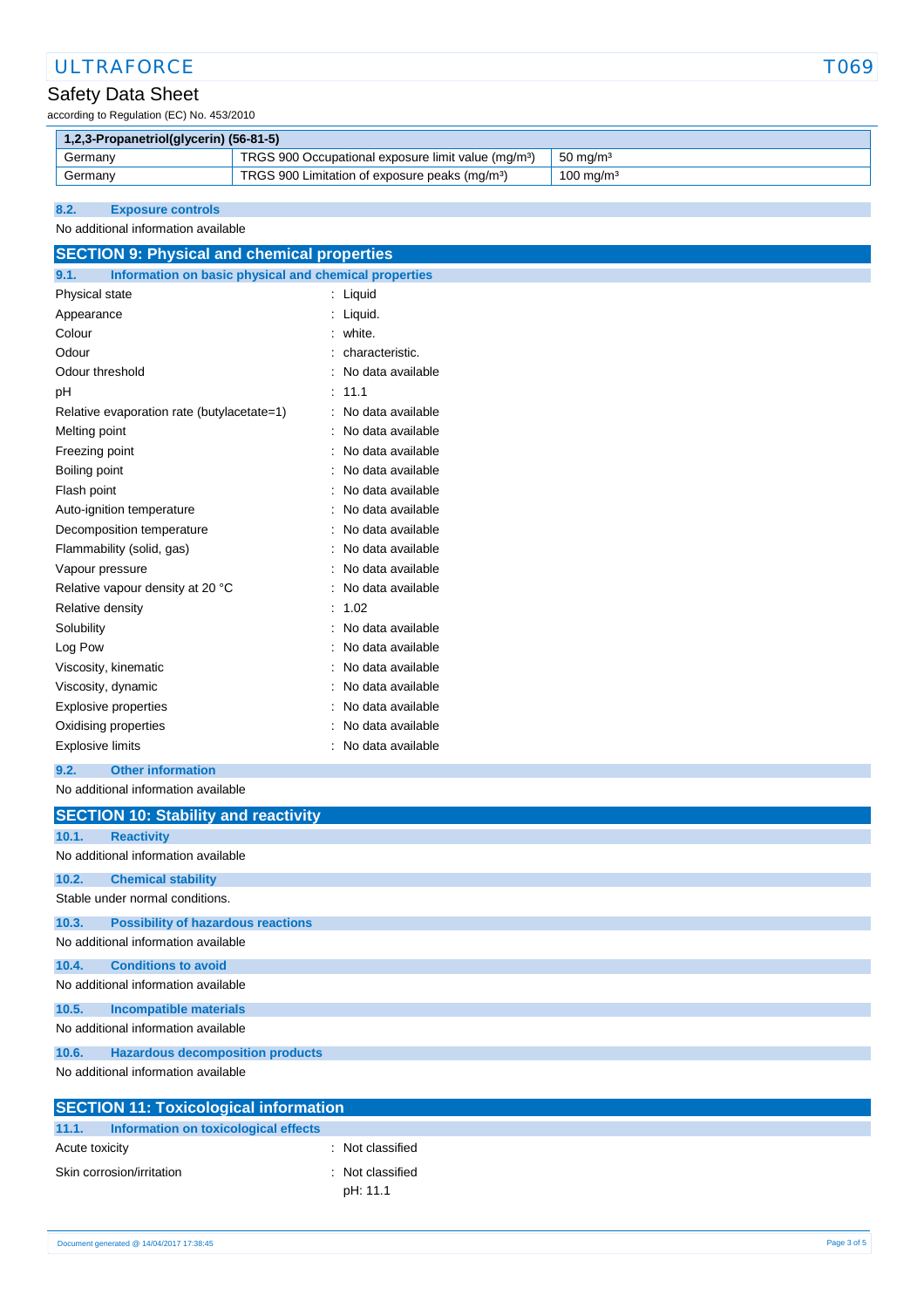# Safety Data Sheet according to Regulation (EC) No. 453/2010 Serious eye damage/irritation : Not classified pH: 11.1 Respiratory or skin sensitisation : Not classified Germ cell mutagenicity **Second Contract Contract Contract Contract Contract Contract Contract Contract Contract Contract Contract Contract Contract Contract Contract Contract Contract Contract Contract Contract Contract Co** Carcinogenicity **Carcinogenicity 1999 Carcinogenicity Carcinogenicity Carcinogenicity** Reproductive toxicity **in the set of the CR**eproductive toxicity Specific target organ toxicity (single exposure) : Not classified Specific target organ toxicity (repeated exposure) : Not classified Aspiration hazard : Not classified **HD HARD SURFACE TRIGGER RTU** Vaporizer Container fitted with a sealed spray attachment ULTRAFORCE TO THE TOTAL TO THE TOTAL TO THE TOTAL TO THE TOTAL TO THE TOTAL TO THE TOTAL TO THE TO THE TOTAL TO THE TO THE TOTAL TO THE TOTAL TO THE TOTAL TO THE TOTAL TO THE TOTAL THE TOTAL THE TOTAL THE TOTAL THE TOTAL T

# **SECTION 12: Ecological information**

**12.1. Toxicity**

| Triethanolamine (102-71-6)                 |                                 |  |
|--------------------------------------------|---------------------------------|--|
| LC50 fishes 1                              | 11800 mg/l                      |  |
| EC50 other aquatic organisms 1             | 2038 mg/l EC50 waterflea (48 h) |  |
| EC50 other aquatic organisms 2             | 216 mg/l IC50 algea (72 h) mg/l |  |
| Alkyl, C10-16, polyglucoside (110615-47-9) |                                 |  |
| LC50 fishes 1                              | $2.95$ mg/l                     |  |
| EC50 other aquatic organisms 1             | 7 mg/l EC50 waterflea (48 h)    |  |
| EC50 other aquatic organisms 2             | 5 mg/l IC50 algea (72 h) mg/l   |  |

## **12.2. Persistence and degradability**

No additional information available

| 12.3.<br><b>Bioaccumulative potential</b>          |                  |  |  |  |
|----------------------------------------------------|------------------|--|--|--|
| Triethanolamine (102-71-6)                         |                  |  |  |  |
| Log Pow                                            | $-1$             |  |  |  |
| 1,2,3-Propanetriol(glycerin) (56-81-5)             |                  |  |  |  |
| Log Pow                                            | $-1.76$          |  |  |  |
| 12.4.<br><b>Mobility in soil</b>                   |                  |  |  |  |
| No additional information available                |                  |  |  |  |
| <b>Results of PBT and vPvB assessment</b><br>12.5. |                  |  |  |  |
| No additional information available                |                  |  |  |  |
| 12.6.<br><b>Other adverse effects</b>              |                  |  |  |  |
| No additional information available                |                  |  |  |  |
| <b>SECTION 13: Disposal considerations</b>         |                  |  |  |  |
| <b>Waste treatment methods</b><br>13.1.            |                  |  |  |  |
| No additional information available                |                  |  |  |  |
| <b>SECTION 14: Transport information</b>           |                  |  |  |  |
| In accordance with ADR / RID / IMDG / IATA / ADN   |                  |  |  |  |
| 14.1.<br><b>UN number</b>                          |                  |  |  |  |
| Not regulated for transport                        |                  |  |  |  |
| 14.2.<br><b>UN proper shipping name</b>            |                  |  |  |  |
| Proper Shipping Name (ADR)                         | : Not applicable |  |  |  |
| Proper Shipping Name (IMDG)                        | Not applicable   |  |  |  |
| Proper Shipping Name (IATA)                        | : Not applicable |  |  |  |
| 14.3.<br><b>Transport hazard class(es)</b>         |                  |  |  |  |
| <b>ADR</b>                                         |                  |  |  |  |
| Transport hazard class(es) (ADR)                   | : Not applicable |  |  |  |
|                                                    |                  |  |  |  |
| <b>IMDG</b>                                        |                  |  |  |  |
| Transport hazard class(es) (IMDG)                  | : Not applicable |  |  |  |
|                                                    |                  |  |  |  |